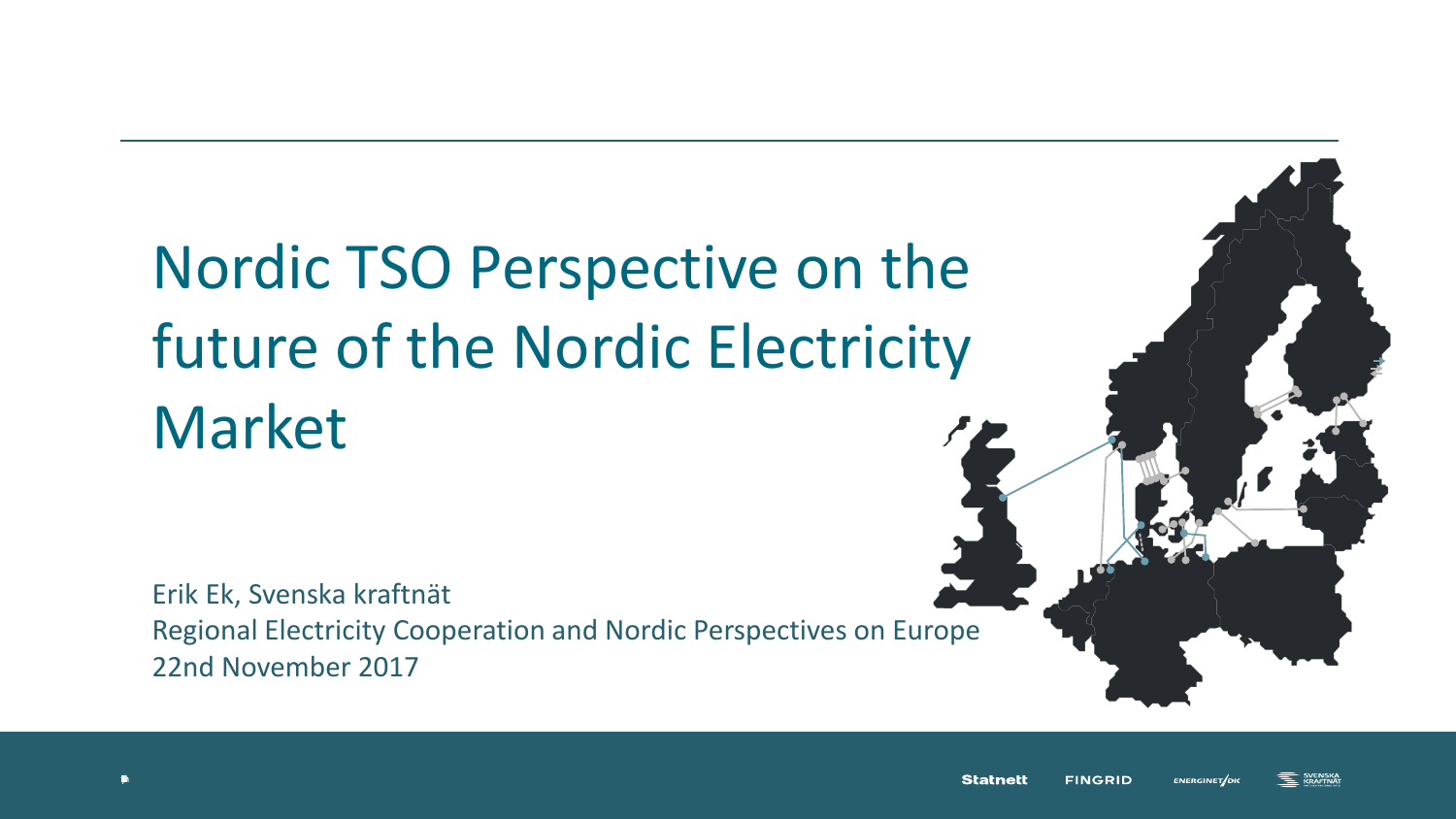





- Olyckligt, säger Erik Ek, chef för avdelningen Drift på Svenska kraftnät om att 60 000 örebroare blev strömlösa när något gick snett med arbeten vid en ny kraftstation i Karlslund. Händelsen ska nu utredas. FOTO: FREDRIK SANDBERG / TT

- Men det kan också fin-

nas andra orsaker, Utred-

ning får utvisa det, säger

Olika bolag har ansvar för

olika delar av elnätet. De in-

blandade för Örebros räk-

ning är statliga Svenska

kraftnät, Ellivio som tidiga-

Förenklat fungerar det så

här- son ogo volt strömmar

re hette Fortum och Eon.

Erik Ek.

# Svenska kraftnät tar på sig skulden

**ÖREBRO Statliga Svenska** kraftnät höll på med arbeten vid en ny kraftstation i Karlslund när något gick snett och 60 000 örebroare blev strömlösa. En ny transformator skulle installeras.

Ett installationsjobb som gick snett eller för känsligt inställda reläer? Nu ska Svenska kraftnät och Eon roda ut vad som händo när

Det ska naturligtvis inte få konsekvenser för elleveransen till slutkunderna och att det har fått det här är mycket olyckligt.

hade behövt tusteras för att 1 Örebro är den nere på 400 passa förändringar i elnätet. volt.

> Från och med Lindbacka har Eon ansvar för ledningarna.

> - Vi ska reda ut vad som hände, säger Björn Persson, chef på kraftbolaget Eons region Mitt.

> Det var Eons skyddsreläer 1 Lindbacka som reagerade på elektriciteten som kom från Karlslund på tisdagen. Svonska kraftnät konn.

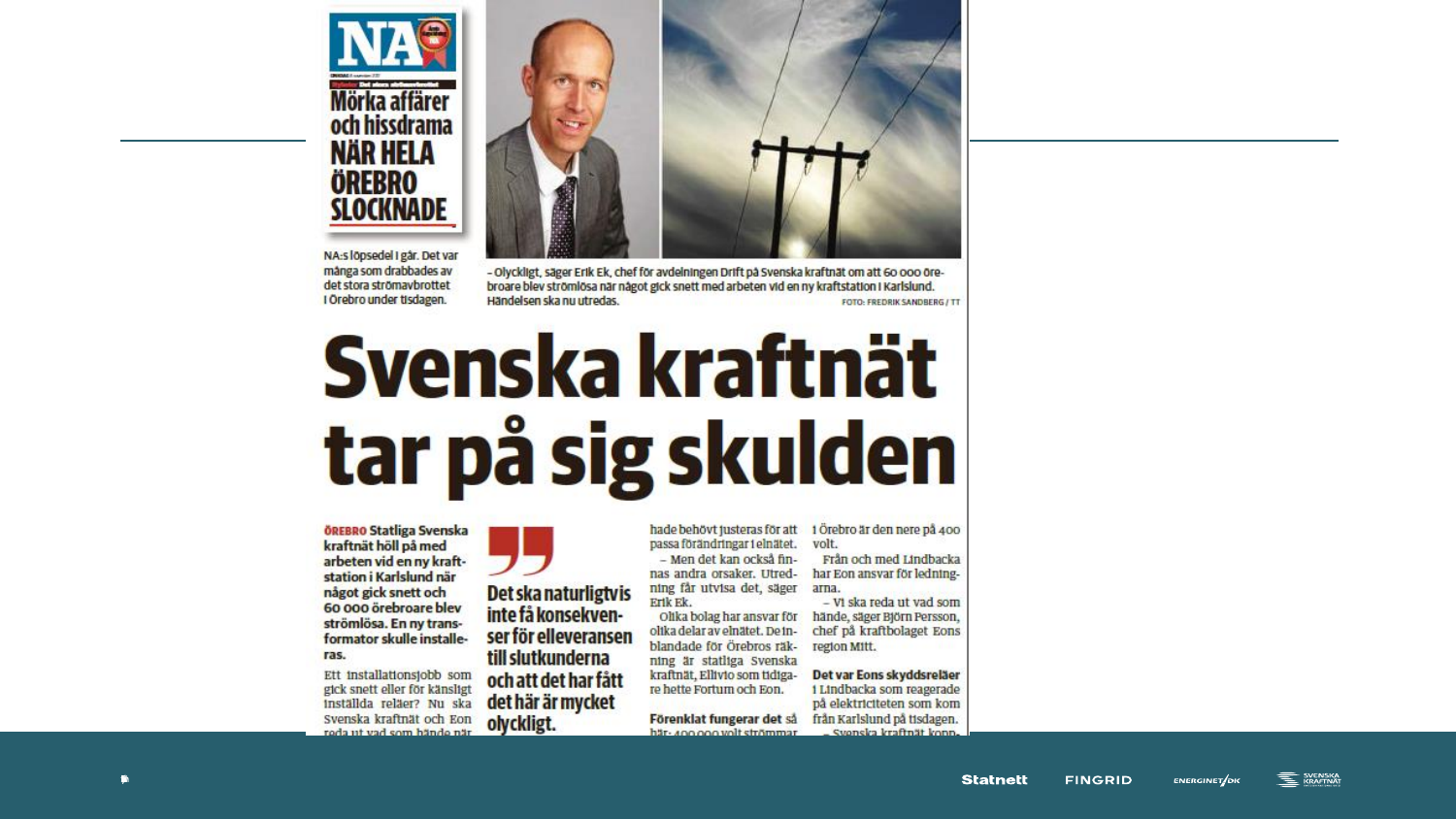The changes of the Nordic power system are driven by climate policy, technology development and integration

The main changes are:

- The closure of thermal power plants in Finland and Denmark
- Rising share of wind power
- Decommissioning of Swedish nuclear power plants
- Increase in interconnector capacity out of the Nordic power system



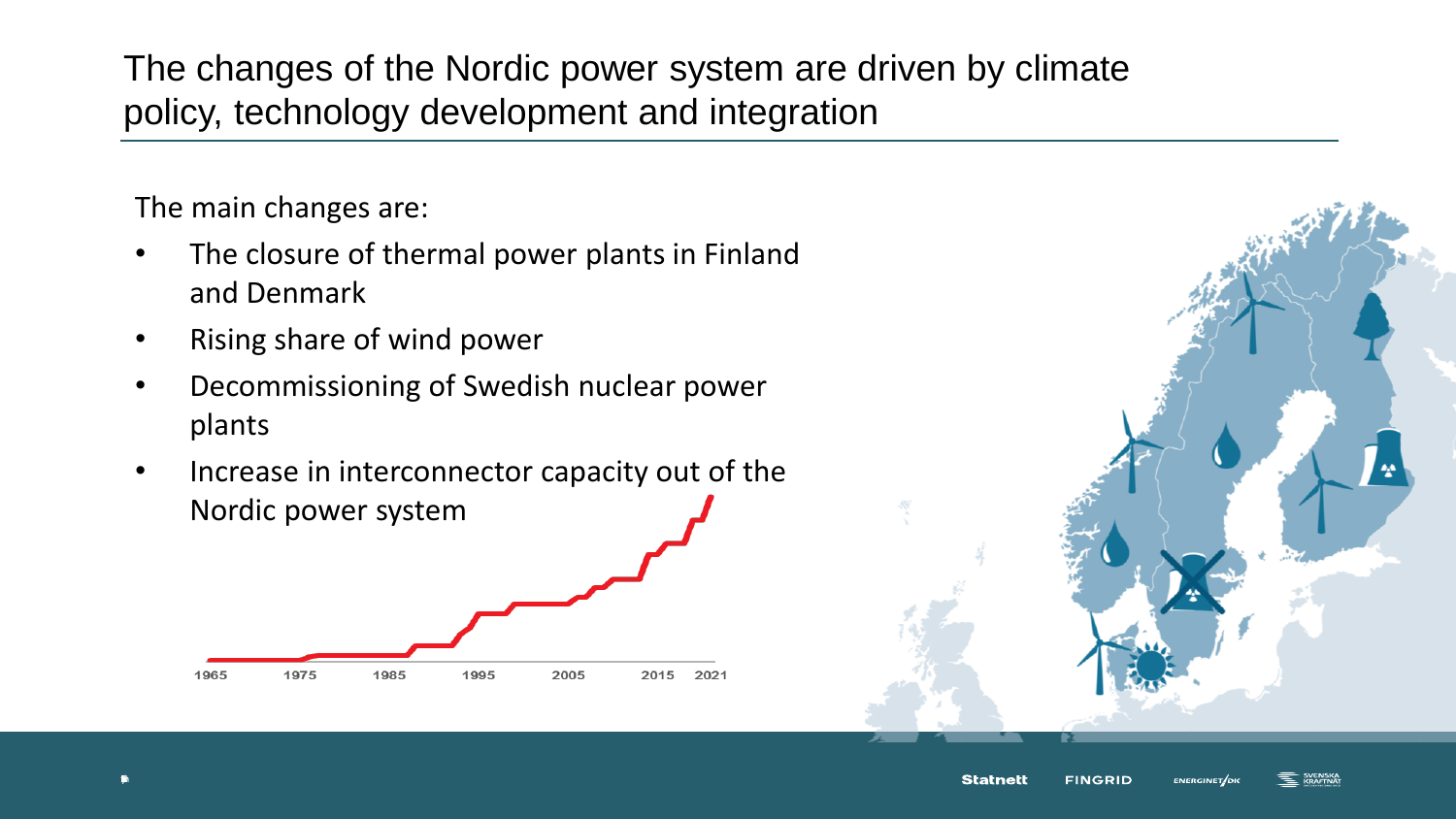## Challenges in the Nordic power system

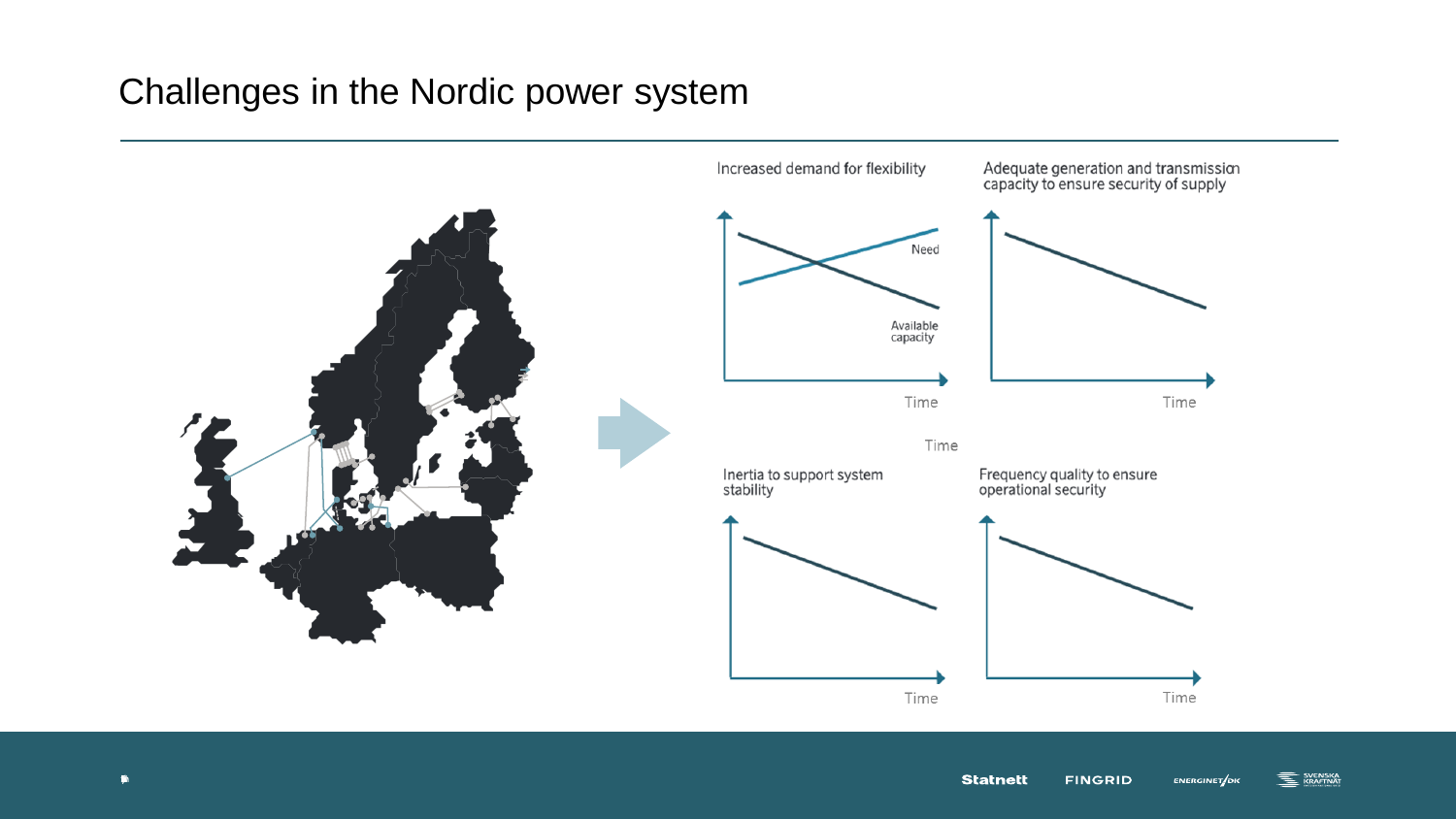## Possible solutions to meet the challenges

- Introduce higher time resolution
- Utilize the transmission capacity more efficiently
- Demand side response
- Stronger incentives for the Balance Responsible Parties to support the system
- Harmonize products and market solutions for frequency and balancing regulation
- Identify mitigation measures to address adequacy in a Nordic perspective
- Market solutions or incentives to ensure that enough inertia is maintained in the system at all times
- Technical specifications to increase inertia in the system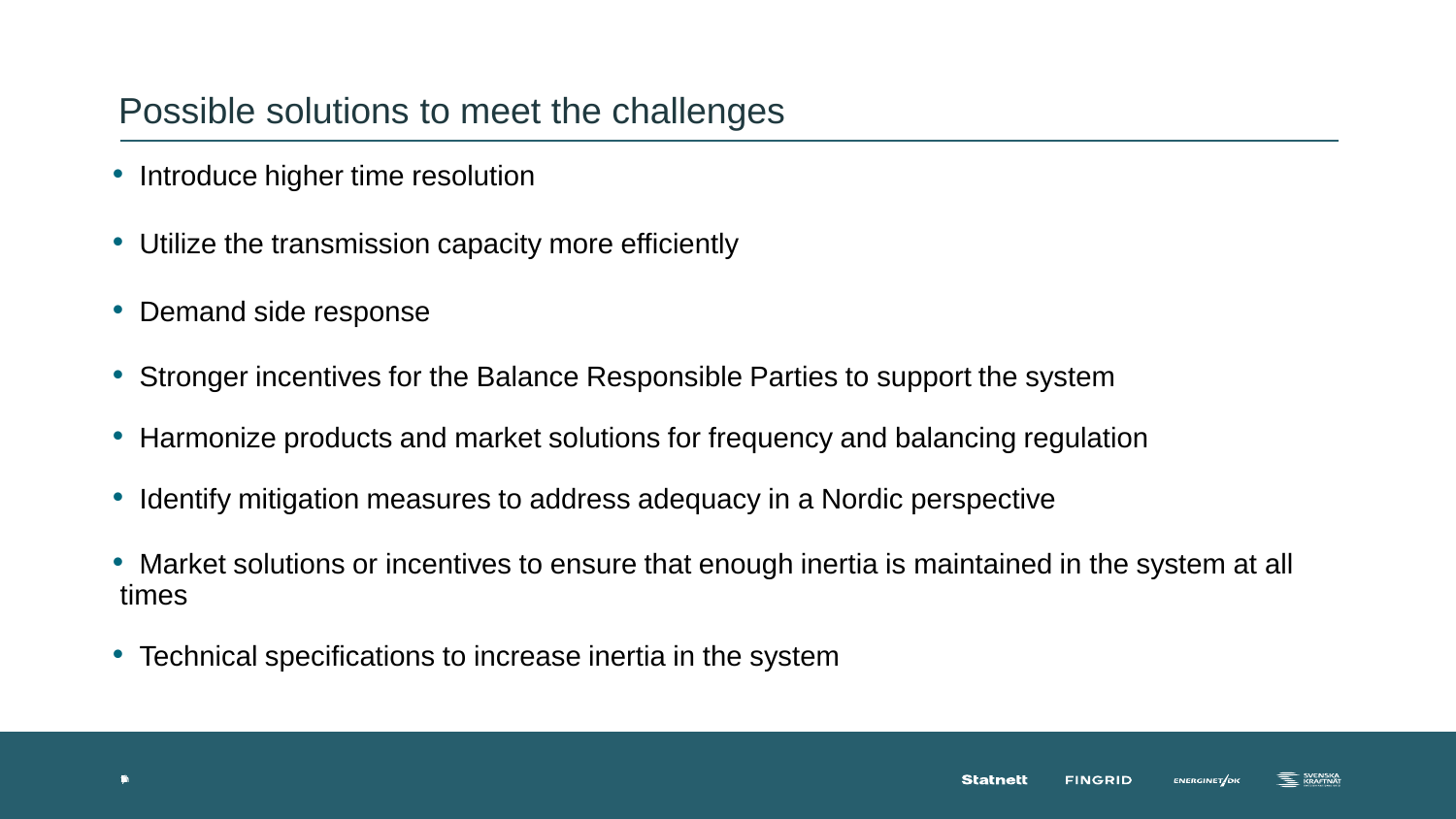## Transmission adequacy to ensure security of supply



#### **Challenges**

- Value all benefits when planning the transmission network
- Maintain operational security and an efficient market while reconstructing the grid

### **Possible solutions**

- Improve modelling tools and a robust scenario strategy
- Clarify differences and common goals for grid development in the Nordic countries
- Develop the grid and additional transmission capacity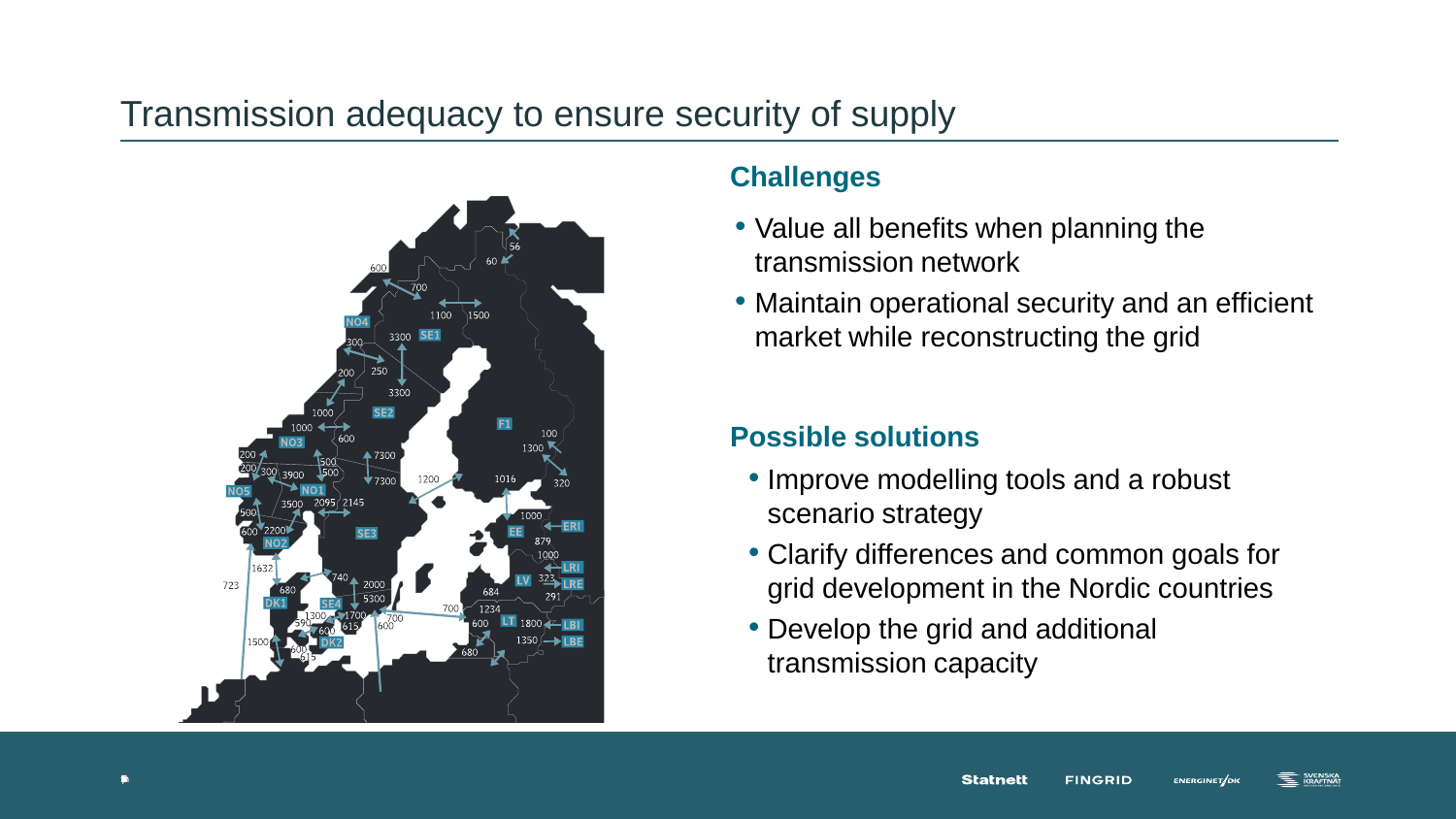There are well functioning regional and European TSO-cooperations on technical / commercial level…

| <b>ENTSO-E</b> as main platform    | Joint entities for commercial operation of<br>interconnectors |  |
|------------------------------------|---------------------------------------------------------------|--|
| RSCs as service-providers to TSOs  | Successful implementation of<br><b>Market coupling</b>        |  |
| <b>Regular bilateral solutions</b> | Successful development of Grid Codes                          |  |

## Regional and European cooperation is firmly rooted in the European TSOs DNA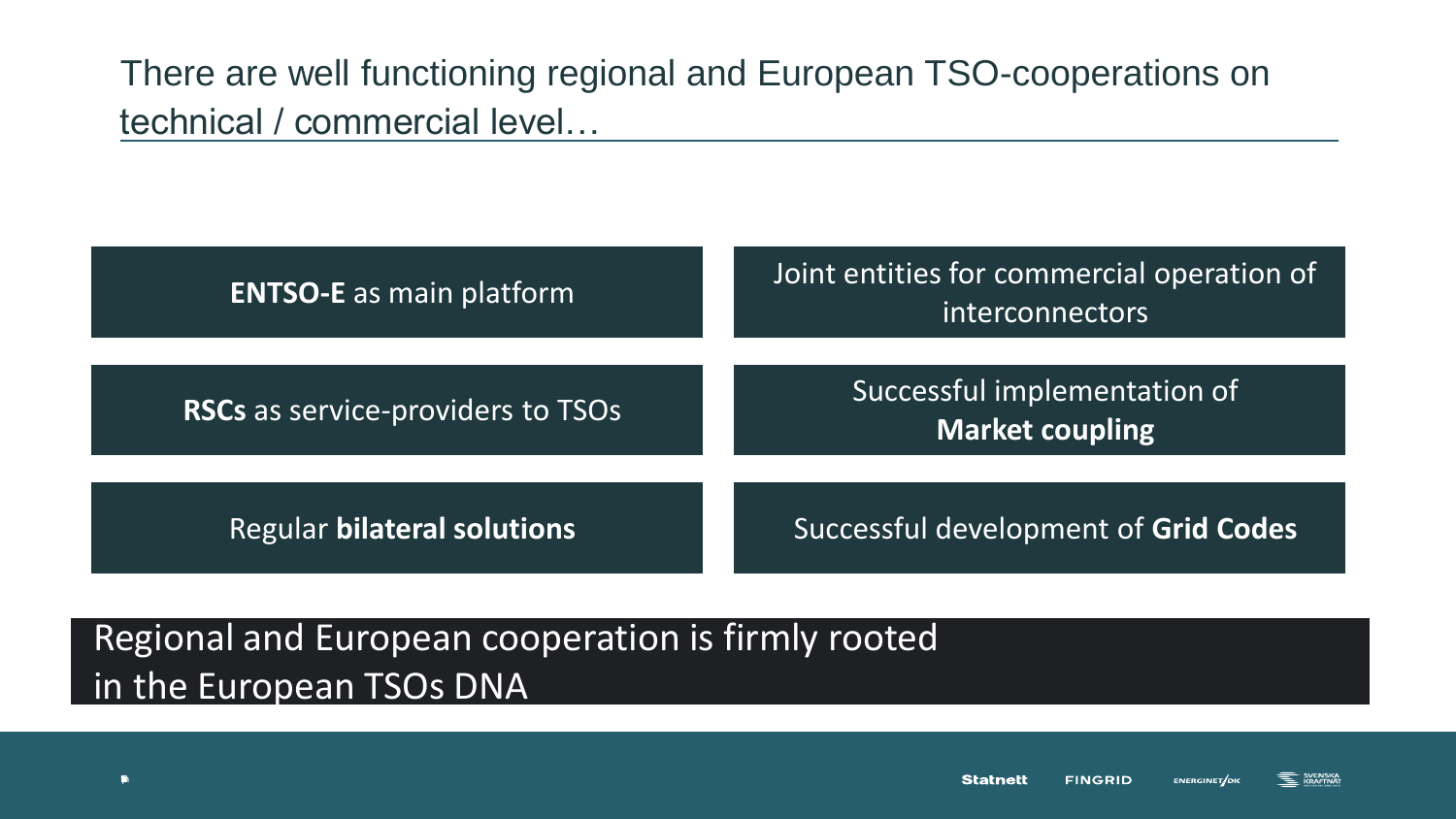...however, there are political issues which are challenging for regional TSOcooperation

| Handling of<br>Loop-Flows<br>(price zones versus<br>redispatch) | <b>Effects of different</b><br>national energy mixes<br>' strategies | Adequacy on regional<br>and national level | Questions on welfare<br>allocation |
|-----------------------------------------------------------------|----------------------------------------------------------------------|--------------------------------------------|------------------------------------|
| Impact of national                                              | Capacity calculation for                                             | Development of                             | Impact of RES                      |
| capacity instruments                                            | meeting import needs                                                 | interconnectors                            | development                        |

In addition to the existing regional TSO-cooperation, a platform for stronger regional cooperation on cross-border policy and regulatory issues is needed.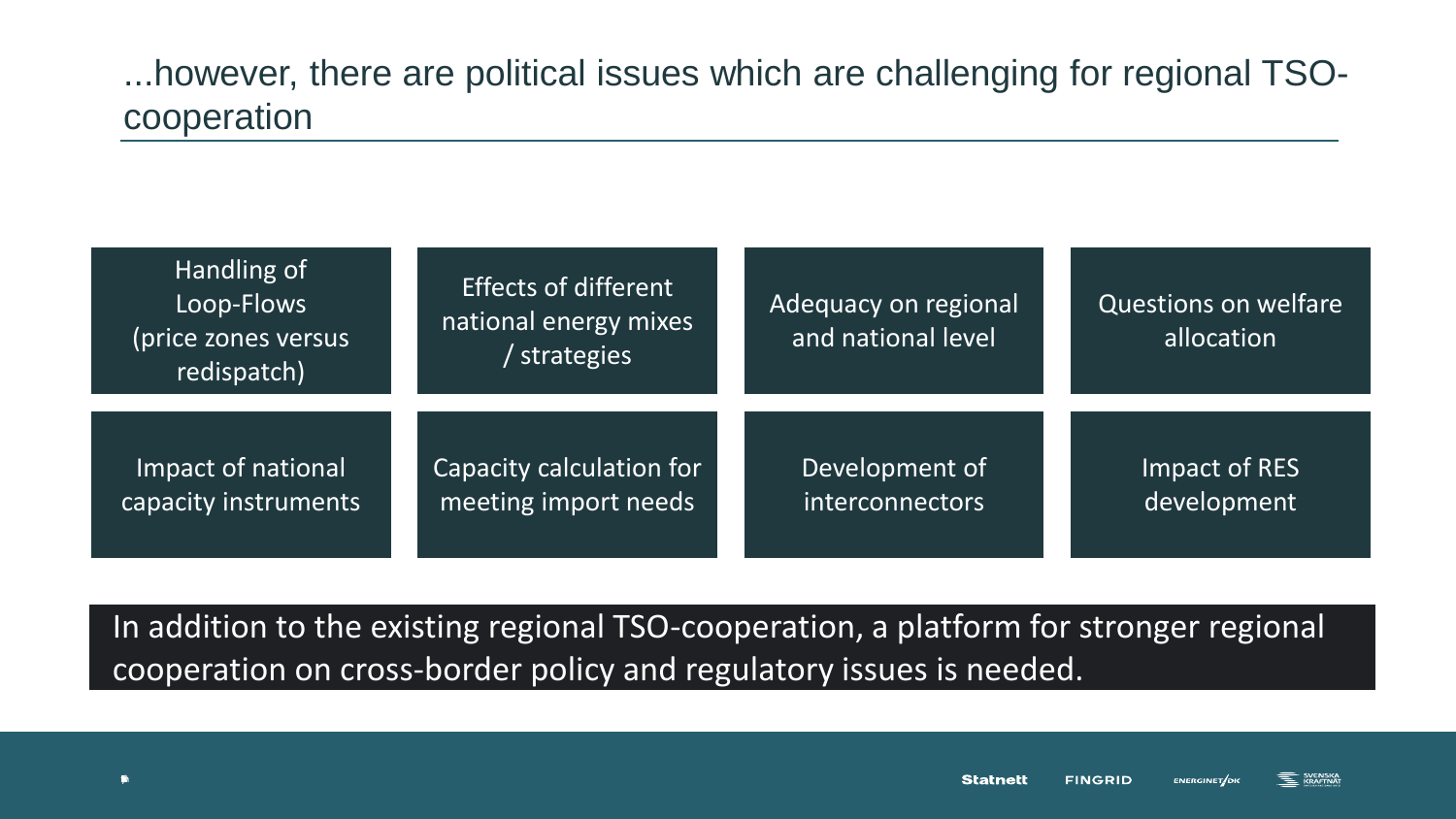## A proposal from the European TSOs: A concept of obligatory Regional Energy Forums (REFs)



The energy system in Europe **require further regional cooperation**. Establishing the Regional Security Centers (RSC) as service providers for the TSOs is an important first step.

The Clean Energy Package (CEP) strengthen regional cooperation but the proposal for **Regional Operating Centers (ROCs)** for the TSO's does not meet all challenges.

European TSOs propose to establisbe Regional Energy Forums similar to Ollila's proposition on Nordic Energy Forum.



#### Having **REFs in addition to RSCs:**

**Ministries, regulators and TSOs** will be able to coordinate sufficiently, based the following **obligations**:

- $\checkmark$  Meetings at least (two) times a year
- $\checkmark$  Development of regular (yearly) reports on status and development of regions
- $\checkmark$  Problems can be brought in by all involved parties, Commission consultation can be requested in case of no agreement